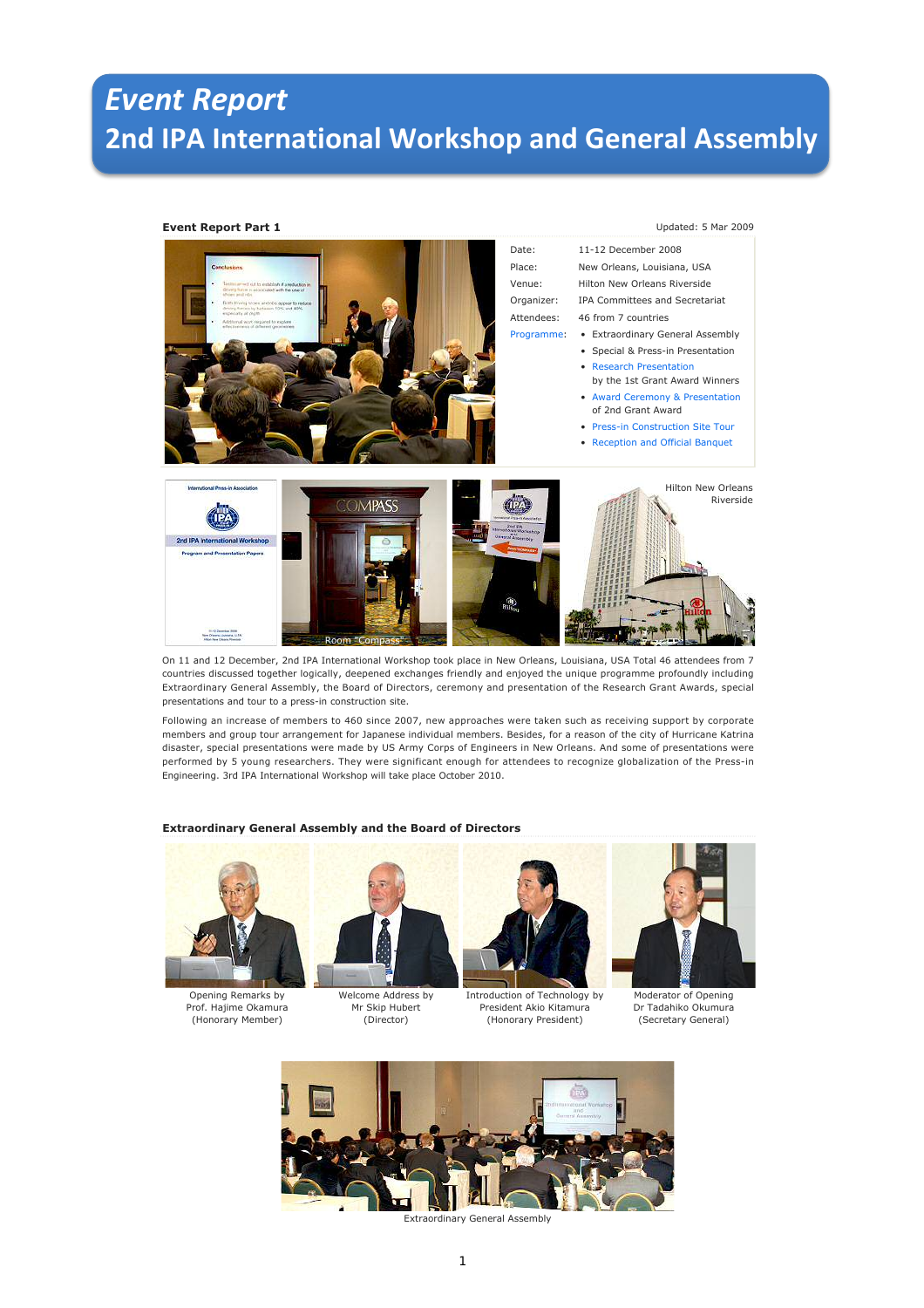



Prof. Malcolm Bolton (Chairman) Press-in Engineering Research 2008



Emeritus Prof. Kozo Tagaya (Vice Chairman) Research Activity on Press-in Technique in Japan



Mr Yukihiro Ishihara (Giken Seisakusho Co., Ltd.) Utilization of Pile Penetration Test Data for Ground Information



Ms Nanase Ogawa (Giken Seisakusho Co., Ltd.) Soil Plug Behavior of Open-Ended Tubular Pile During Press-in



Mr Paul Shepley (University of Cambridge) Plugging of Jacked-in Tubular Piles

### **Special Presentation**



Mr Dean Arnold (US Army Corps of Engineers) Storm Damage Risk Reduction System Update



Mr Stanley Green (US Army Corps of Engineers) SELA Program



Mr Michael Carter (Giken America Corporation) The Latest Press-in Technology and Projects in USA

# **» Research Presentation by the 1st Grant Award Winners**



**» Award Ceremony and Presentation of 2nd Research Grant Award**

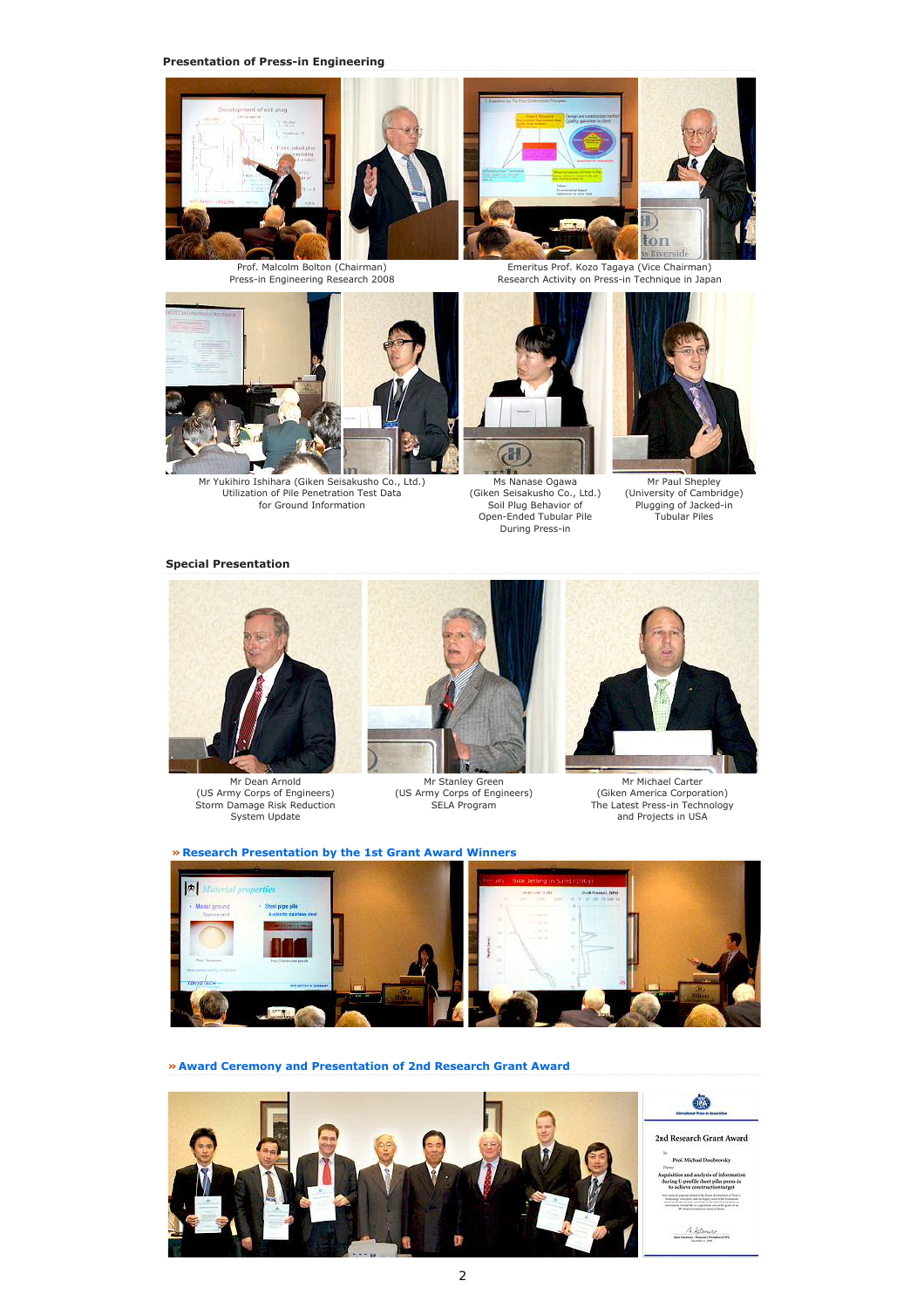

**Tour to Press-in Construction Site, 12 Dec 2008**

On August 2005, Hurricane Katrina devastated the southern areas of the United States. Estimated damages are about US\$ 96 billion loss and 2500 fatalities including missing. New Orleans was the most severely suffered and 80% area was flooded by failure of the flood protection system. The city is still under recovery.

The Press-in Method has been contributing to emergency restoration works in New Orleans. Thus the IPA planned a tour to visit the Harvey Canal Floodwall construction site to give members clear views of social contribution and actual operations of the press-in technology. This is a unique approach of the IPA to integrate academic theories and practical observations. In addition to the press-in site, there was an opportunity to visit a conventional piling site to effectively recognize the advantages of the press-in piling.



**All Attendees in One Frame by the Mississippi River, 12 Dec 2008**